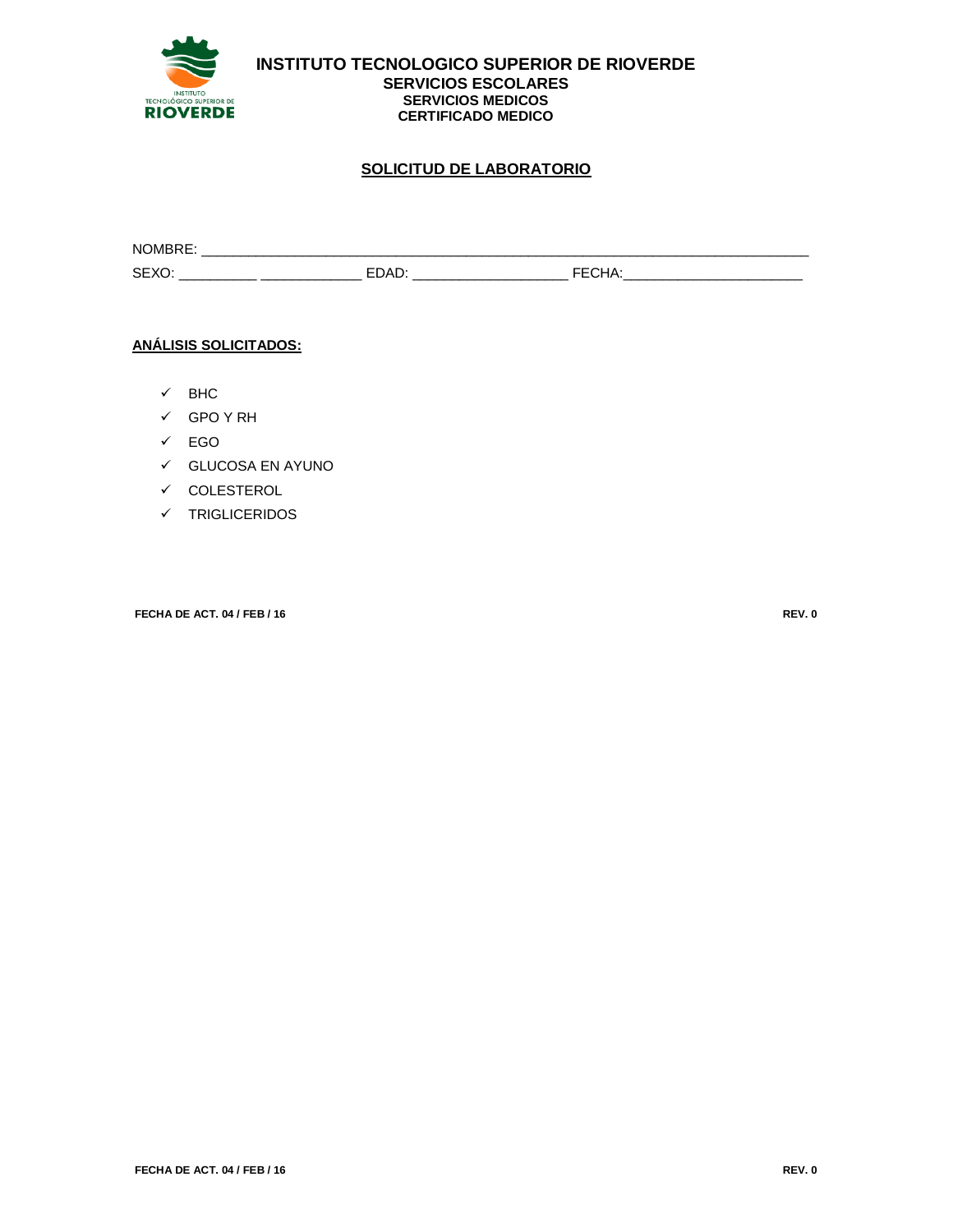

#### **INSTITUTO TECNOLOGICO SUPERIOR DE RIOVERDE SERVICIOS ESCOLARES SERVICIOS MEDICOS CERTIFICADO MEDICO**

| FECHA:          |  |
|-----------------|--|
| CARRERA:        |  |
| NO. DE CONTROL: |  |

#### **DATOS PERSONALES**

NOMBRE: \_\_\_\_\_\_\_\_\_\_\_\_\_\_\_\_\_\_\_\_\_\_\_\_\_\_\_\_\_\_\_\_\_\_\_\_\_\_\_\_\_\_\_\_\_\_\_\_\_\_\_\_\_\_\_\_\_ EDAD: \_\_\_\_\_\_\_\_\_\_\_\_\_\_\_

DOMICILIO:

LUGAR Y FECHA DE NACIMIENTO:

#### **SERVICIO MEDICO CON EL QUE CUENTA**

IMSS ISSSTE SEGURO POPULAR PARTICULAR NINGUNO

### **ANTECEDENTES HEREDO-FAMILIARES (SUBRAYAR Y ESPECIFICAR)**

DIABETES MELLITUS HIPERTENSIÓN CARDIOPATÍAS OBESIDAD ENF. DE LA TIROIDES EMBOLIAS ENF. DE LOS PULMONES ENF. DEL RIÑÓN CÁNCER ARTRITIS ENF. DEL HIGADO PROB. GENÉTICOS ENF. MENTALES GASTRITIS ADICCIONES ENF. DE LA SANGRE

# **ANTECEDENTES PERSONALES PATOLÓGICOS Y NO PATOLÓGICOS (SUBRAYAR Y ESPECIFICAR)**

SARAMPIÓN VARICELA PAROTIDITÍS IRAS EPILEPSIA IGEPI GASTRITIS ASMA ALERGIAS ADICCIONES ENF. DE LA SANGRE NEUMONÍA CARIES IVUS INF. O ENF. DE LA PIEL ENF. DEL RIÑÓN INTOXICACIONES TUMORES PROB. DE VISIÓN PROB. CARDIACOS

## **RESPONDER LAS SIGUIENTES PREGUNTAS**

ACTUALMENTE: ¿PADECE ALGUNA ENFERMEDAD Y/O ALERGIA? ¿CUÁL? (MENCIONAR EL TRATAMIENTO)

¿ALGUNA VEZ LO HAN OPERADO? ¿DE QUE Y HACE CUANTO TIEMPO?